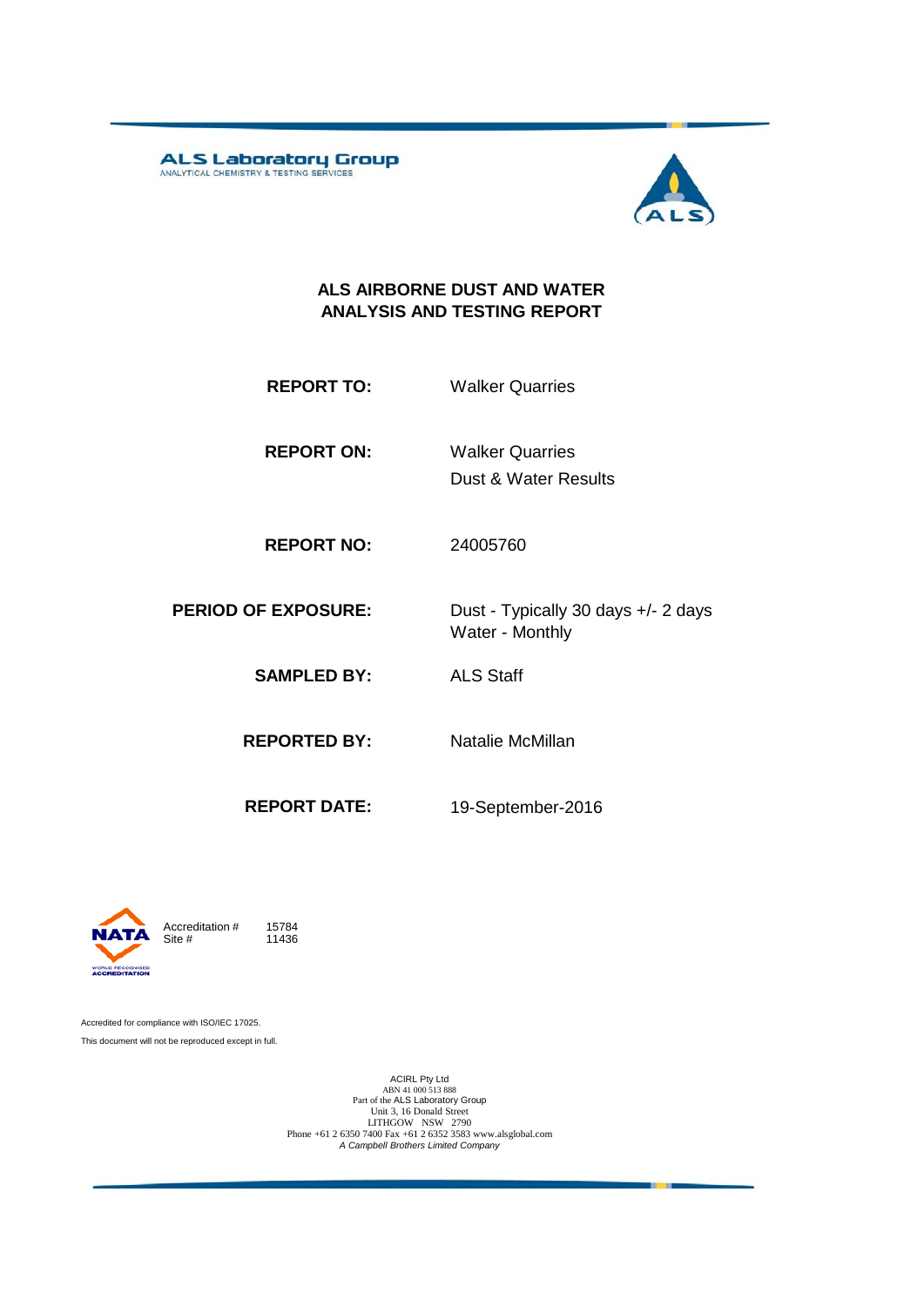## **ALS AIRBORNE DUST ANALYSIS AND TESTING REPORT**



### **WALKER QUARRY**

Month Sep-16<br>Date Replaced 8/08/2016 Date Replaced 8/08/2016<br>Date Collected 9/09/2016 Date Collected

### **DUST DEPOSITION RESULTS**

(g/m²/month)

| GAUGE NO.   | <b>INSOLUBLE SOLIDS</b> | *COMBUSTIBLE MATTER | <u>**ASH</u> |
|-------------|-------------------------|---------------------|--------------|
| <b>DG#1</b> | < 0.1                   | < 0.1               | < 0.1        |
| <b>DG#2</b> | 1.5                     | 1.2                 | 0.3          |
| DG#3        | < 0.1                   | < 0.1               | < 0.1        |
| DG#4        | 0.9                     | 0.5                 | 0.4          |

No. of days exposed: 32

\* Result Calculated \*\* Incombustible Matter Analysed in accordance with AS3580.10.1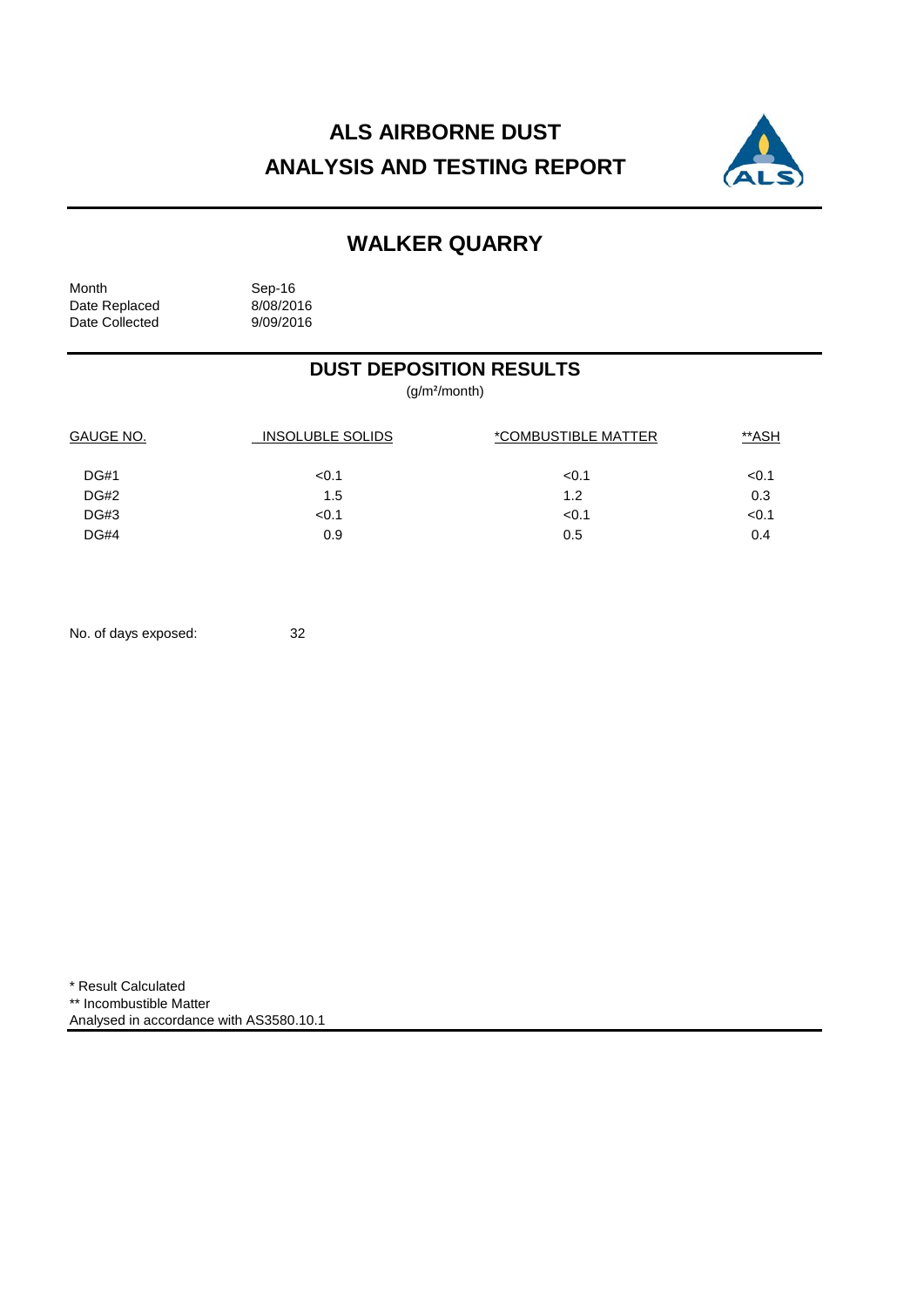## **ALS AIRBORNE DUST ANALYSIS AND TESTING REPORT**



### **WALKER QUARRY**

| Month          | Sep-16    |
|----------------|-----------|
| Date Replaced  | 8/08/2016 |
| Date Collected | 9/09/2016 |

#### **DUST GAUGE OBSERVATION**

| <b>GAUGE</b> | <b>ANALYSIS OBSERVATIONS</b>                                                                 |
|--------------|----------------------------------------------------------------------------------------------|
| <b>DG#1</b>  | Clear, insects, organic matter, fine brown/grey dust & coarse<br>brown/black dust            |
| DG#2         | Slightly cloudy, insects, organic matter, fine brown/green dust<br>8 coarse brown/black dust |
| <b>DG#3</b>  | Clear, insects, organic matter, fine brown dust & coarse<br>brown/black dust                 |
| <b>DG#4</b>  | Clear, insects, organic matter, fine brown dust & coarse<br>brown/black dust                 |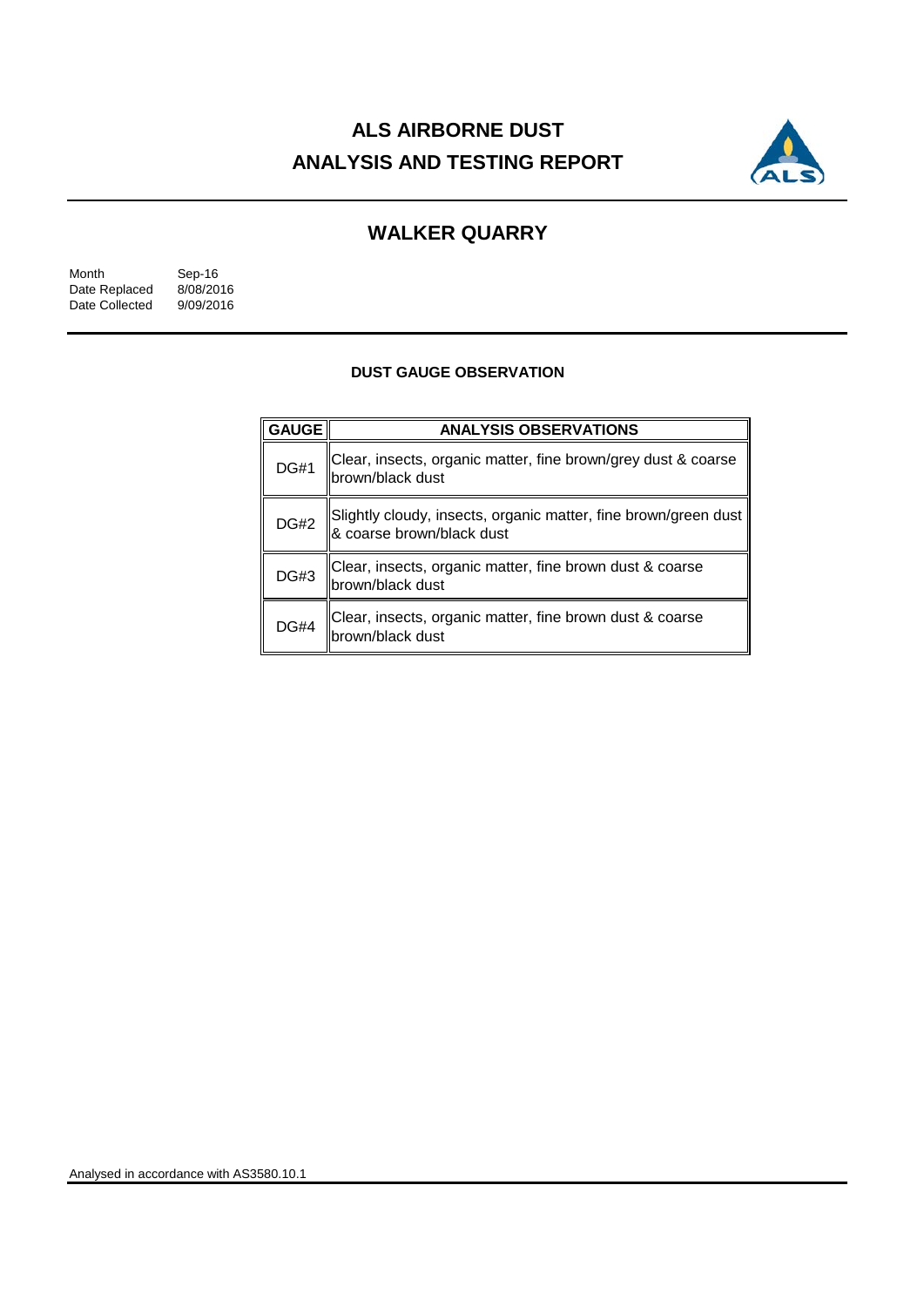# **ALS WATER ANALYSIS AND TESTING REPORT**



|                                          | <b>Units</b> |                        |                  |  |
|------------------------------------------|--------------|------------------------|------------------|--|
| ALS Sydney Report No.                    |              | ES1620353              |                  |  |
| Date of Sample                           |              | 12/09/2016             |                  |  |
| <b>Site Reference</b>                    |              | Cox's U/S              | Cox's D/S        |  |
| Site Reference                           |              | SD <sub>3</sub>        | SD <sub>4</sub>  |  |
| Sampled by                               |              | J. Takahira & C. Roach |                  |  |
| <b>General Comments/</b><br>Observations |              | Clear, High Flow       | Clear, High Flow |  |
| Time                                     | 24 Hr        | 11:45                  | 13:10            |  |
| Temperature                              | $^{\circ}C$  | 14.7                   | 14.1             |  |
| pH                                       | pH Unit      | 7.66                   | 8.48             |  |
| <b>Electrical Conductivity</b>           | $\mu$ S/cm   | 597                    | 593              |  |
| <b>Total Suspended Solids</b>            | mg/L         | $5$                    | $5$              |  |
| Sulphur Sulphate (SO4)                   | mg/L         | 144                    | 143              |  |
| <b>Dissolved Metals by ICP-MS</b>        |              |                        |                  |  |
| Manganese                                | mg/L         | 0.094                  | 0.062            |  |
| Iron                                     | mg/L         | 0.22                   | 0.25             |  |
| Oil & Grease                             | mg/L         | $5$                    | $5$              |  |

## **WALKER QUARRY**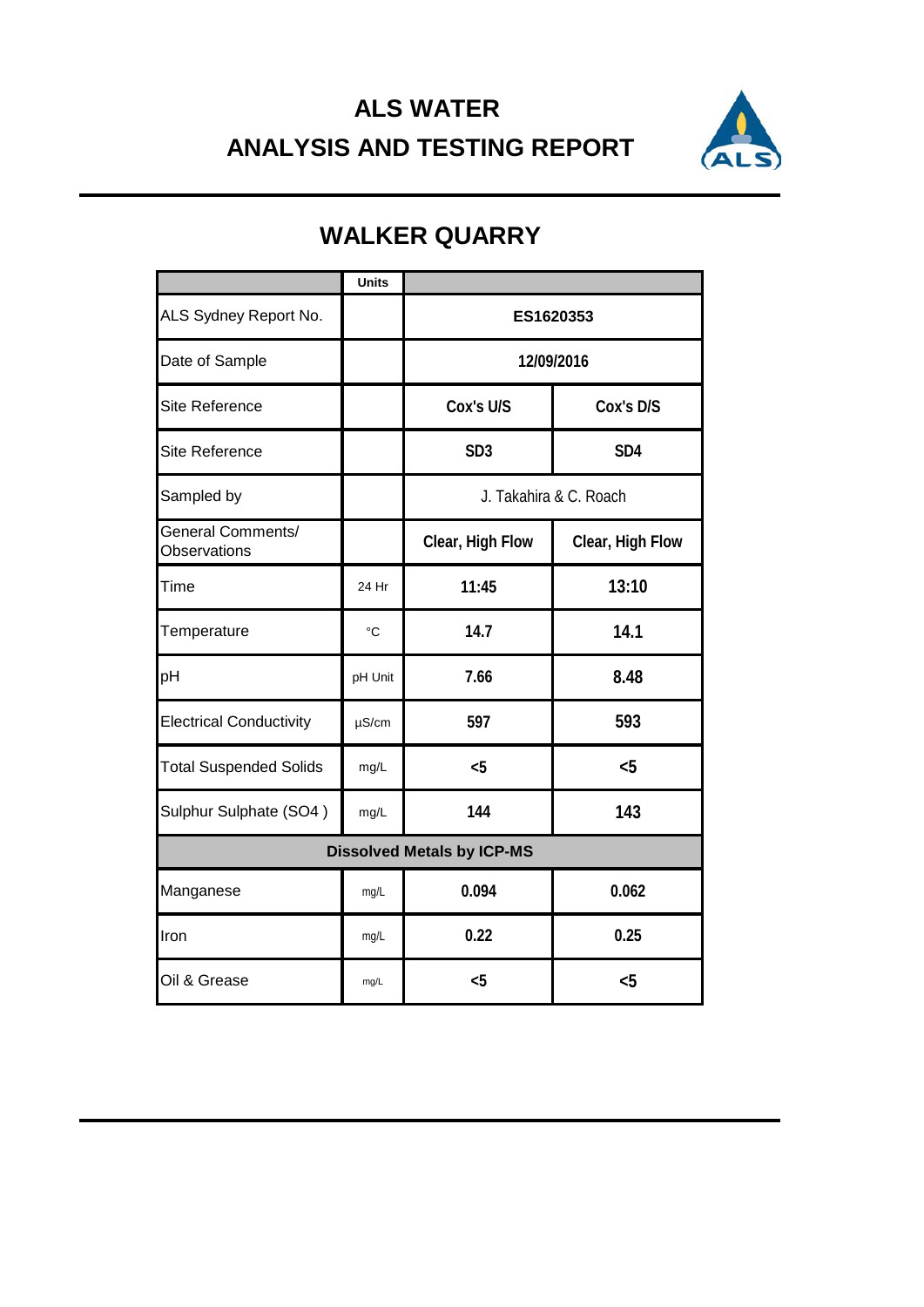# **ALS WATER ANALYSIS AND TESTING REPORT**



### **Units** 24 Hr °C pH Unit µS/cm mg/L mg/L mg/L mg/L mg/L Iron **0.40 0.25** Oil & Grease **<5 <5** Sulphur Sulphate (SO4) *mg/L* 7 **3 Dissolved Metals by ICP-MS** Manganese **0.017 0.024** Electrical Conductivity **72 24** Total Suspended Solids mg/L 160 **160 64** Temperature **17.8 17.8** pH **7.71 7.26** General Comments/ Observations **Cloudy Cloudy** Time **10:00 11:30** Sampled by **Client** ALS Sydney Report No. **No. 1998 1200 1201 1201 1202 1303 1404** Date of Sample **12/09/2016** Site Reference **Main Storage Dam Bottom Working Dam**

## **WALKER QUARRY**